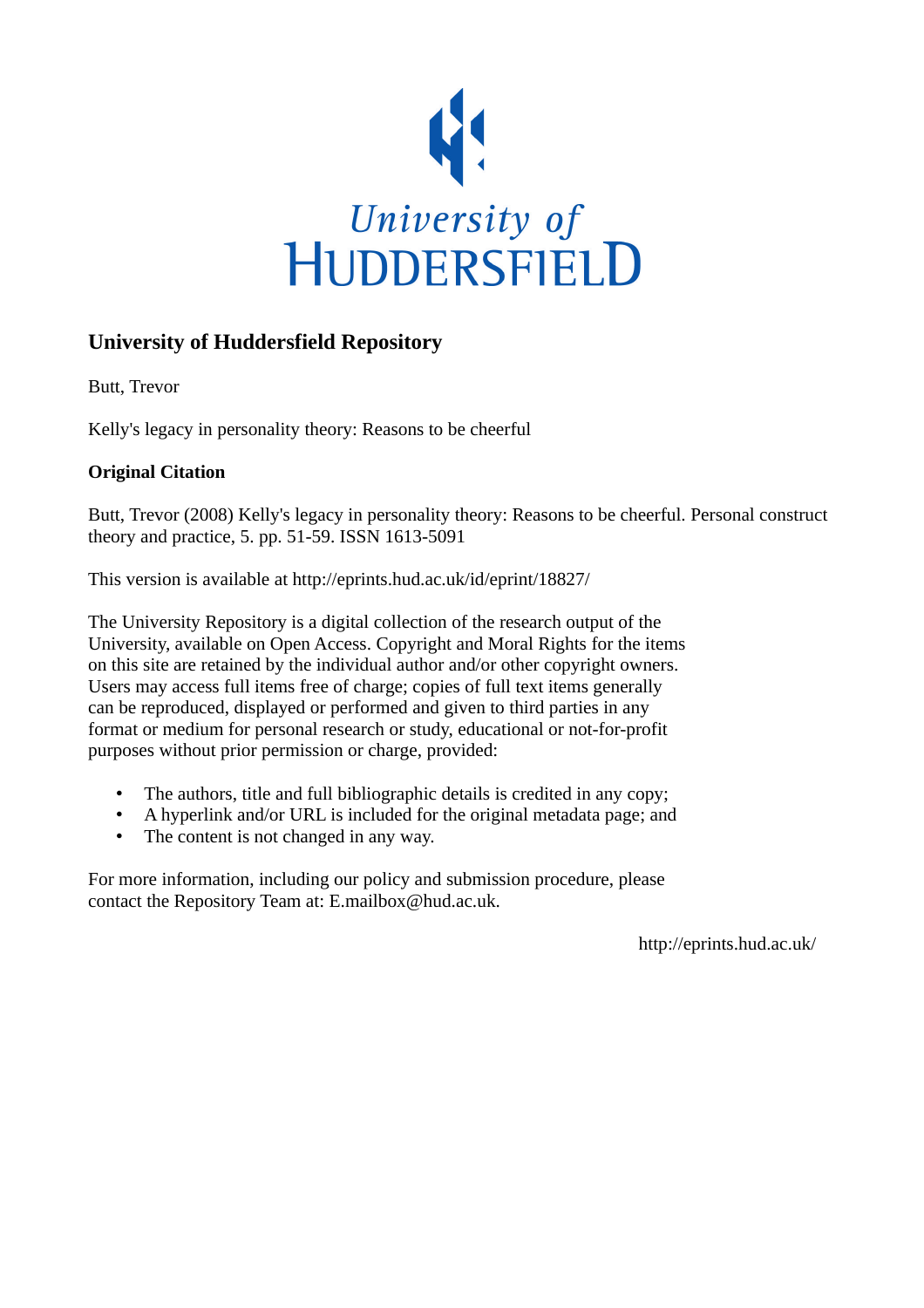# **KELLY'S LEGACY IN PERSONALITY THEORY: REASONS TO BE CHEERFUL**

**Trevor W. Butt** 

Division of Psychology, University of Huddersfield, Huddersfield, UK

*Personal Construct Theory (PCT) appears to be frozen in history. Kelly's work is usually mentioned respectfully in any review of personality theories, yet virtually all contemporary work on PCT is ignored in orthodox psychology. In this article I examine this paradox and suggest reasons for it. I review the way in which PCT is treated in introductory texts, pointing to two types of account. In one, PCT is seen as a pre-scientific prototype of a cognitive approach to personality. In the other, it is seen as working at the phenomenological level of analysis (a level seen as of limited importance). I conclude by thinking about possible futures for PCT, and arguing for its importance as an approach for understanding (not explaining) human action.* 

Keywords: *personality theory, personal construct psychology, pragmatism, phenomenology* 

In this article, I want to think about the position of Personal Construct Theory in contemporary psychology. And we are immediately presented with a paradox. Kelly appears to be both well enough known and respected. Yet PCT is pushed to the margins of personality theory. Even grid technique, often seen as having a life of its own is past its peak. Bell (2003) tells us that 10,000 grids per year have been analysed as early as 1973, and the 1980s were its 'high tide'. Walker and Winter (2007) tell us that Kelly is mentioned in nearly 50% of the volumes of the prestigious *Annual Review of Psychology* between 1955 and 2005. PCT is covered, albeit briefly, in every personality text that I have seen. And yet PCT is marginal in contemporary personality theory. Those with a serious interest in PCT are a shrinking group, tolerated but not listened to. As I collected my senior citizens' bus pass recently, I thought that it was rather similar. Provided you don't make a fuss, people will let you get on with your business. But you're increasingly invisible in a youth-driven world. Personal construct theory belongs to the past. Why?

In order to make some sense of this, I want to start by considering the official history of personality theories. So, what sort of account do we get of PCT in introductory textbooks? And how is PCT seen to fit into the narrative? We will see that the official history paints a distorted and emasculated picture of the theory. I will argue that it is frozen in the past because of the natural

sciences framework in which contemporary personality theory is set. One reason for hope is that there are developments outside this orthodoxy that should welcome the pragmatic approach of PCT.

## **THE TEXTBOOK STORY**

Perhaps the best way to glimpse the official position of PCT is to look at how it is portrayed in undergraduate textbooks. Just how is the range of personality theories presented to undergraduate students and where does PCT fit? What sort of story is told in introductory texts? Generally there are two:

*Story 1.* Different theories are treated as though they belonged to a pre-paradigmatic period in the development of psychological science (for example, Pervin & John, 2001). Scientific endeavour begins with the competition between different constructions of the world. A discipline can be called a science when some consensus emerges about its world-view. When paradigms are described, it is in terms of the development of physics. Newtonian physics gave way to Einstein's revolution as evidence emerged that a deeper truth had been unearthed by the theory of relativity. Psychology is a young science and is perhaps emerging with its first proper paradigm (like Newton's theory): a cognitive paradigm. In this story, PCT is described as one of those early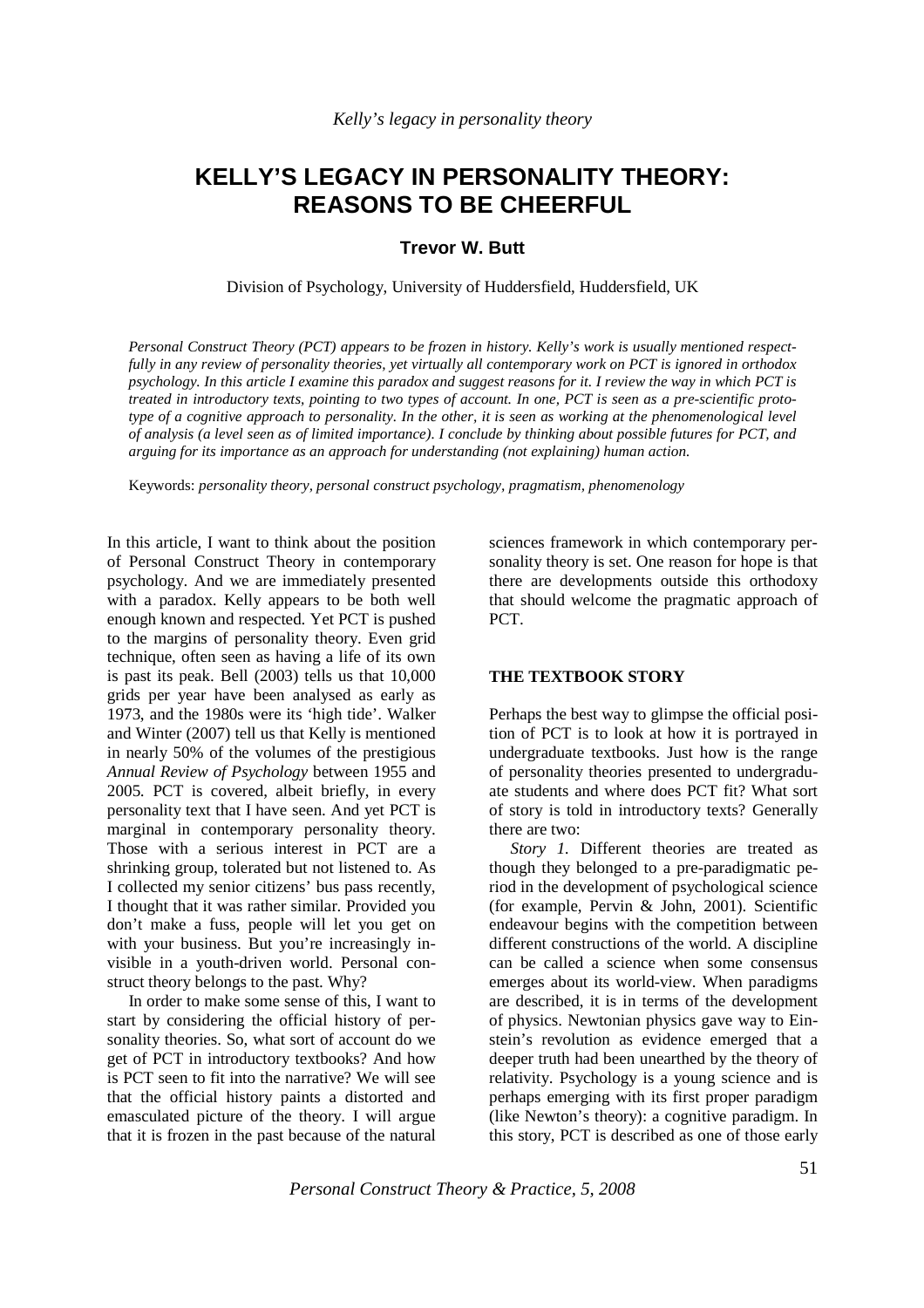constructions coming from the clinical field. Its contribution was to advocate a cognitive approach during the arid years of behaviourist hegemony. It is respected then as a precursor of cognitivism.

*Story 2*. Different personality theories are portrayed as occupying different levels of analysis – trait, psychodynamic, phenomenological, behavioural, cognitive and biological (for example, Mischel, Schoda & Smith, 2004). Again, physics is sometimes referred to. Rather like complementarity in physics, different theories are seen as co-existing, much as quantum theory exists side by side with the theory of relativity. Each has its own realm: quantum physics in subatomic particles and relativity at an astronomical level. Existing in a complementary way, different personality approaches support each other in providing a full description and explanation of behaviour. PCT fits into this narrative like this: it belongs to an era of grand theories that has now past. It works at the phenomenological level, telling us how people see themselves and what they are up to. This might be interesting, but of course this doesn't explain their behaviour. Underlying motives, or biological factors or cognitive structure might do this.

Story 2 sees psychological science as slightly more mature than does Story 1. It allows for the co-existence of alternative constructions. Even so, some have more power than others. The phenomenological level is about description only – understanding and not explanation. Mischel, Schoda and Smith (2004) write of "encouraging signs of integration", but this is what they see as at the explanatory level. Cognitive psychology can assimilate unconscious activity and anchors itself in brain science. Different parts of the brain and brain stem are activated in different types of shyness, we are told. This points to a link between cognitive-behavioural phenomena and brain activity. 'We now know' that there are different types of shyness, based on different types of brain activity.

## **WELL I NEVER!**

52 I remember reading that there are three types of orthodox psychology research: *Look how careful I've been, I told you so!* and *Well, I never.* Most

of the impressive integration in the personality field is in the last category. This shyness finding was old hat even when H. J. Eysenck presented it 50 years ago. Of course, if the shy person wants help (and they might well not define themselves as shy), you don't have to know anything at all about brains to help them. And what is more, you don't have to look up much in the cognitivebehavioural literature either.

In both stories, it is sometimes said that PCT hasn't progressed in the USA because:

- a) Kelly was quite a shy man who didn't push his theory much
- b) PCT came out of nowhere, it wasn't linked to other developments in psychology. He denied it was a cognitive theory.

c) But for some reason, it's popular in England! Both (a) and (b) are quite wrong of course. Cromwell (2007) has commented on the great boost Kelly got from the 1955 publication. He gave several addresses to a wide range of groups (collected together by Maher in 1969.) And his theory was firmly based in the pragmatic tradition – I'll return to this point later.

## **DOES THE EVIDENCE FIT THE STORY?**

But what about the coherence of this narrative of psychology's development as a science? Does the evidence fit this theory? The argument is that there is an increasing consensus that a dominant cognitive paradigm is emerging. And cognition is increasingly linked to biological factors. We can see this, we are told, in the publications in top journals. Pervin and John (2001) cite a study by Robbins here. But the 'top journals' are North American. What about those in France, China and Russia? How many European articles from Spain, Italy, Scandinavia and Germany make it into these journals? Could it be that this is an Anglophonic prejudice? And could it be that contributors know that they had better speak a cognitive language before attempting a submission? Might the change in nomenclature of the *North American Personal Construct Network* to the *Constructivist Psychology Network* be interpreted as an acknowledgement of this condition? Much of what passes a constructivist here has a cognitive slant after all.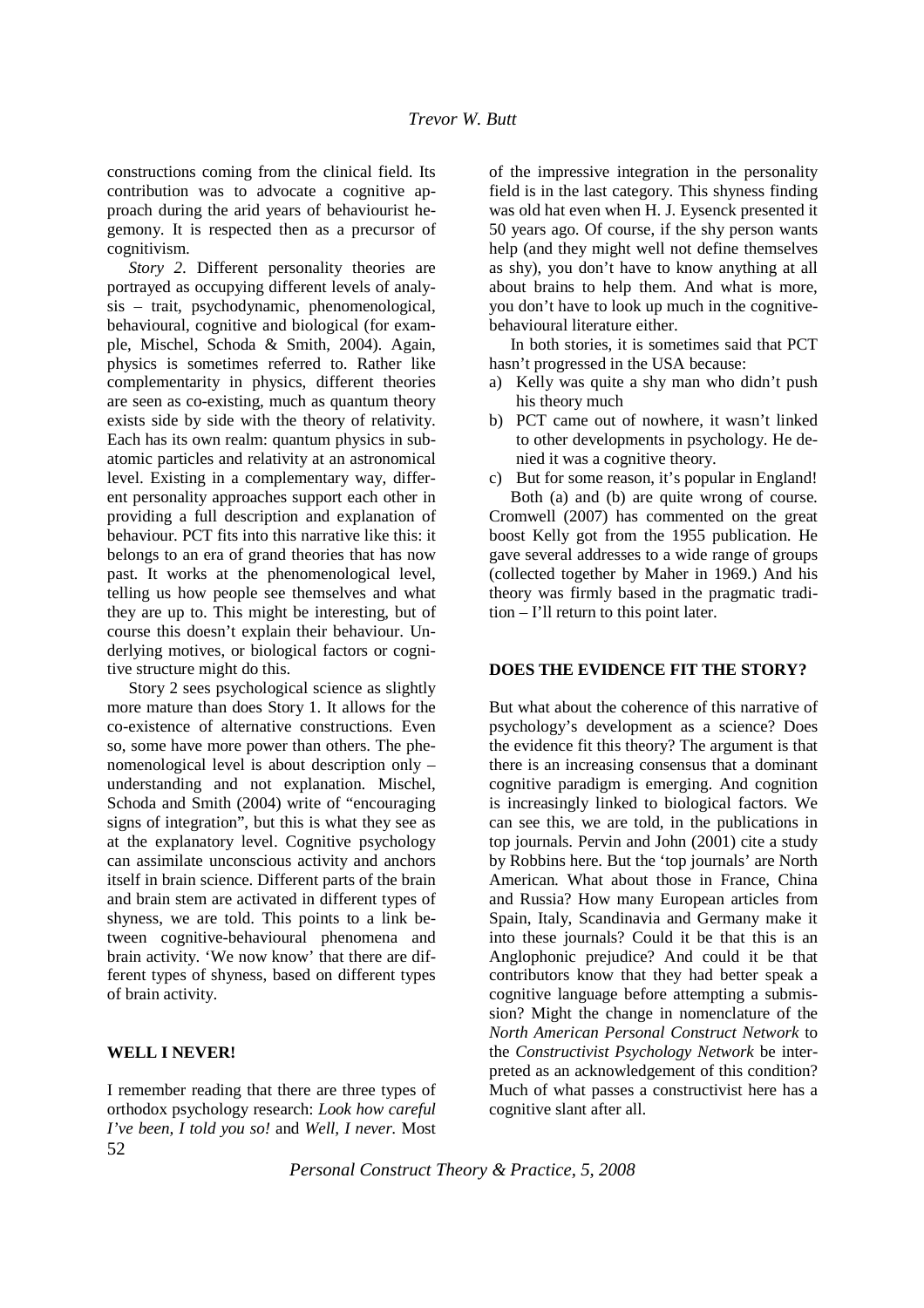And how convincing is this story that cognitivism is a paradigm that it has triumphed over other paradigms, say, behaviourism, humanism and psychoanalysis and lexical trait theory, through the gathering of evidence? Let us look at its clash with 'trait and state theories' 40 years ago. This is when Walter Mischel (1968) published *Personality and Assessment.* As a clinical psychology student in the 1970s, I was much taken with this book, and will deal here with his demolition of trait theories.

## **The case of non-disappearing trait theory**

Mischel's argument is often over-simplified and represented as advocating the situationspecificity of behaviour. In fact his argument was a pragmatic one: it is better not to assume the generality of behaviour on the basis of a trait assessment. There is of course some coherence to any individual's conduct, but this is not captured by trait theory. People act similarly in situations that *they see* as similar, and their behaviour is the result of their expectations of similar outcome of their behaviour. A person may be domineering with their child but not with the police officer who pulls them up for speeding. A trait like 'domineering' is not an underlying predisposition that explains behaviour. Mischel's argument may be summed up in this way:

1. As Skinner had claimed, traits give us a description of behaviour, masquerading as an explanation. To say somebody is dependent describes their behaviour but does not explain it. Explanations must be sought in their interaction with the environment. This is complex and accounts for the variation in their behaviour. Psychologists are bamboozled by factor analysis into believing that there is more generality in behaviour than is in fact the case. So higher order factors are often built on significant correlations of 0.3. But this only indicates 9% of the variance in common. A correlation may be statistically significant in that it is not entirely due to chance. This does not mean that it is psychologically meaningful. After all, when 81% of the variance is due to situational variables, there is little evidence of the power of traits

to explain behaviour. Any consistency in personality cannot be explained by trait structure.

- 2. Mischel (1968, p. 44) further points out that the claim of a consistent and stable personality structure rests on the assumption that this reflects the organisation of attributes in those being assessed. He goes on to argue that this assumption is in fact not justified. He cites extensive evidence that, instead, it reflects the perceptual prejudices of the assessors, who draw on a culturally shared trait theory to frame their observations. So traits are not a property of people being rated, but of those doing the rating. Like beauty, traits are in the eye of the beholder. The traits that we think we find in others represent our personal construction of them. One study he cited found that raters produced the same stable trait structure in people that they observed very briefly and did not know as in those that they knew well. This can only be the result of 'reading in' attributes on the flimsiest of evidence. People readily commit the Fundamental Attribution Error of attributing dispositions or traits to others when this is not justified (Langdridge and Butt, 2004). Yet the personality questionnaires that form the basis of Eysenck's and others' trait theories are constructed from factor analytical studies that are based on this error. What seems at first glance like a strength in trait theories is transformed into a flaw.
- 3. In fact there is nothing objective about 'objective tests', except that they are scored with a stencil. Mischel argues that what we get from a person's personality questionnaire is not an objective account of their behaviour, but an impression – in effect, a theory about themselves. You might be asked if you often have headaches, like going to parties or worry about the future. You are asked to work quickly, giving impressions rather than consulting behavioural referents for your choices. Now 'often' might mean 20% of the time to me and 50% of the time to you, but what gets recorded is respondents' impressions of themselves. I might tick 'Yes' to the same question that you tick 'No' to, even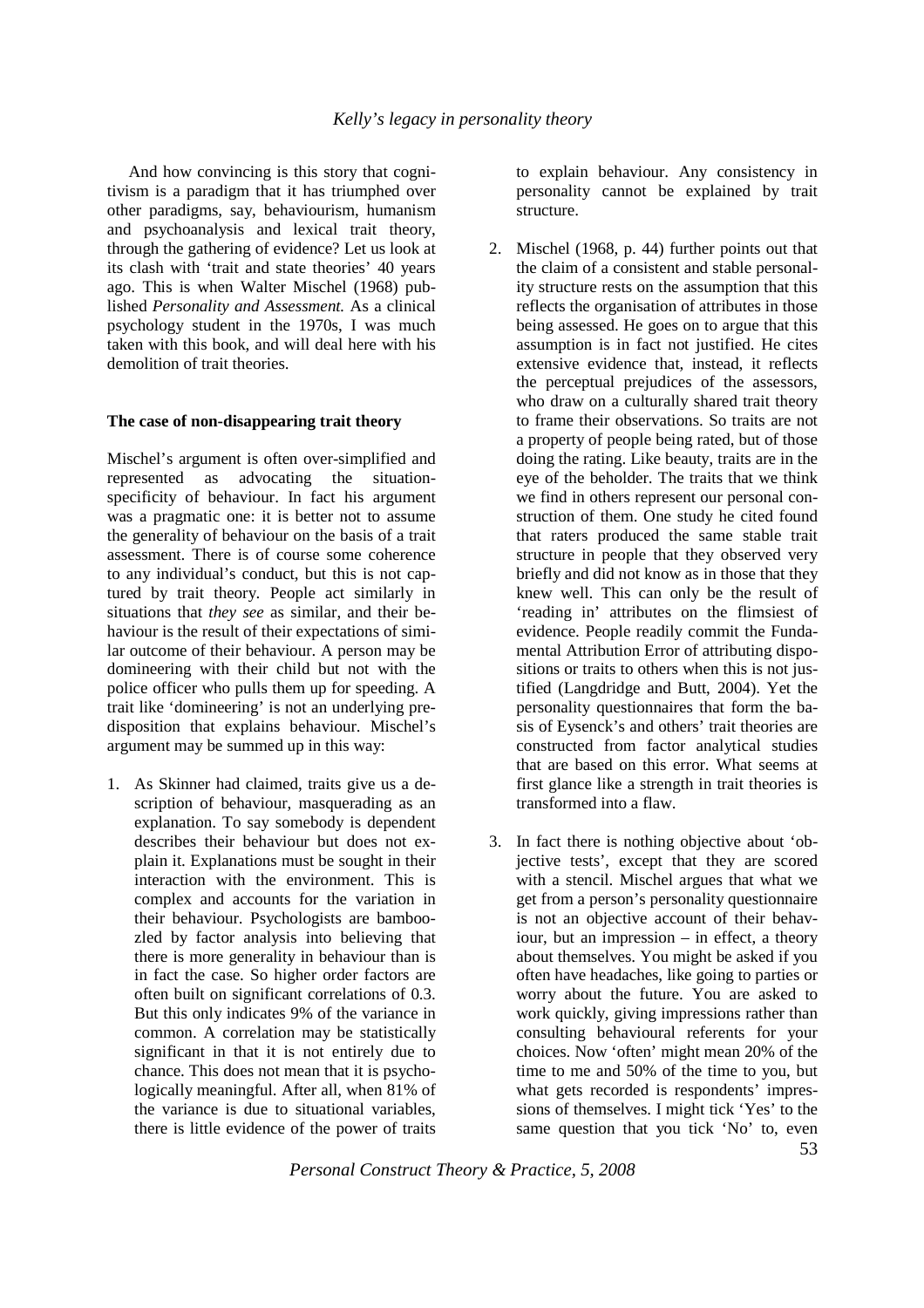though you might have more headaches than me. Each question is loaded in one of the factors on which the instrument is constructed, and contributes to their score on it. These factors, as we have seen, are in turn contaminated by the Fundamental Attribution Error. Now this does not mean that this output is meaningless. But it indicates that it tells us something about the way we perceive and construe things, and not about the existence of a trait structure that is responsible for conduct.

If we are interested in a person's theory about him- or herself, Mischel suggests that we use a procedure that is specifically designed to do just this. Mischel himself was a student of George Kelly, and in this context frequently recommends both Kelly's clinical wisdom and his phenomenological methods.

Now, if the science of personality was following Kuhnian lines of paradigm development, one would expect this convincing argument to have carried the day. Trait theory should be sidelined. And although it has been relied on less in clinical contexts, it has continued to be used in occupational psychology. Here it lived on, while its proponents argued about whether it was best to describe an individual in terms of 3, 5 or 16 factors. The advent of the 'Big Five' is sometimes portrayed as an advance, an emerging consensus in the scientific community, but of course it never convinced either Eysenck or Cattell. Mischel's attack on what he calls the 'state theories' of psychoanalysis and humanism is altogether less convincing. And of course it has not led to their demise. They simply lead parallel lives outside orthodox psychology. To understand this, we have to remember where personality theories came from. They arose in parallel in three different traditions in psychology: the psychometric tradition produced trait measurements, the experimental tradition gave rise to behaviourism and later social cognitive learning theory, and the clinical tradition produced the theories of Freud, Rogers and Kelly. Theories had different jobs to do, depending on their focus of convenience.

54 So cognitivism has not emerged as a dominant paradigm within personality theory at all. This is simply a claim from those working

within the orthodox experimental tradition. And even within this tradition the contention is unconvincing. We read that 'we now know' that cognitions do indeed cause behaviour, as though this has become clear from empirical work. Was it not the case that behaviourism simply went out of fashion? With the advent of the microchip and personal computer in the 1970s, computer models of the mind became acceptable. Cognitive psychology led to cognitive-behaviour therapy, and unorthodox psychoanalysts like Beck and Ellis suddenly discovered that they had been talking cognitive behavioural prose all their lives, so to speak. Here it is useful to remember Kelly's comment that clinical psychology is pure, not applied psychology. Psychotherapists do not scour the journals for laboratory findings that they can apply in their work. The clinical tradition produces theories of people that work in that context. Neither Beck (1976) nor Ellis (1962) relies on cognitive theory for their practice. The traffic is entirely in the other direction. Cognitive psychologists call on their practice to legitimise their theories.

In fact none of the social sciences fit Kuhn's theory of paradigm shifts. There are always different constructions of events that vie with each other. Which become dominant depends on societal forces (e.g. market forces), not on philosophical argument or experimental proofs. Trait theory didn't go away. It carried on in personnel work where people believed in it. Psychoanalysis wasn't replaced by rational theories – it carried on a parallel life because it is so deeply ingrained in our culture and people are prepared to pay for it.

## **In summary**

Kelly is represented positively in the history of personality psychology because PCT fits nicely into the narrative of the development of a mature science. He is a fore-runner of cognitivism, a courageous early out-rider for the new paradigm. But PCT is frozen in history, squeezed into a Procrustean bed in a way he would doubtless construe as hostile. He didn't see constructs as cognitions that caused behaviour at all. If we accept the apparent respect with which PCT is treated, we consign ourselves to the past. Let's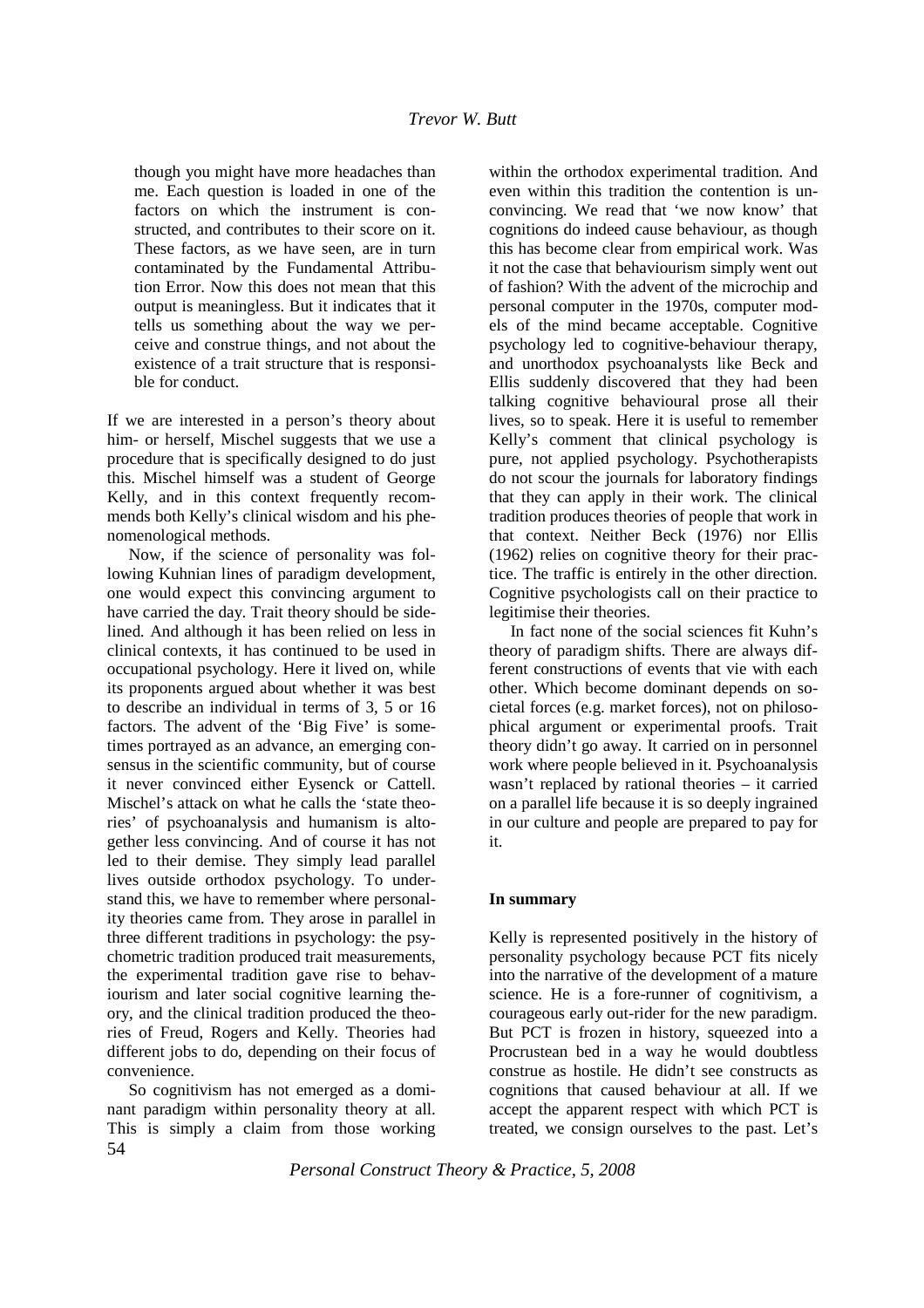not fool ourselves that PCT is alive and kicking in contemporary personality theory; it's dead and mummified.

But there are reasons to be hopeful (if not cheerful!). Psychology does not fit well into the natural sciences, and like philosophy, sociology and political science, has had to settle for a number of traditions that exist in parallel. As we have seen, these are judged in terms of their usefulness and how they serve different interests. Increasingly, our discipline is fragmenting. No longer is there a simplistic insistence on prediction and control as the only criterion of scientific endeavour. It is recognised that foresight and understanding do not necessarily go hand in hand. Understanding itself is seen as a goal. This is where PCT's contribution can be most valuable.

## **PRAGMATISM**

Earlier on, I said it is wrongly claimed that PCT stands as an isolated theory, and that Kelly invented it out of nothing. Consequently, it is a one-man show, and since he died, it inevitably went into a decline, having no firm grounding anywhere else in psychology. Kelly of course, is partly responsible for this misconception. Although he famously said that Dewey's pragmatism was everywhere between the lines of the theory, he did not reference his sources, preferring to argue everywhere from first principles. But he knew that knowledge is always a joint construction. Citing Dewey as an example of a leader of a movement, he says:

*The leader simply adds a large increment to an already massive structure in order to complete an invention, whether it be social or physical. The main structure is supplied by the average and mediocre people, each of whom brings his little contribution and throws it onto the pile.*  (Kelly, 1979: 16).

And Pragmatism is being noticed again. The work of James and Dewey is once again referred to in social psychology, Mead always had his followers in symbolic interactionism, and Richard Rorty's aggressive defences of neopragmatism are widely known, both in and outside psychology. PCT is very firmly grounded in Pragmatism. This was a philosophical movement that took root in the USA in the wake of the Civil War. In the early 1870s Charles Peirce, William James, Oliver Wendell-Holmes and others formed the Metaphysical Club in Cambridge MS. Menand (2002) distilled the essence of pragmatism to the proposition that ideas are not 'out there', waiting to be discovered, but are constructions that are more or less useful in helping us in one venture or another. The pragmatists introduced a healthy scepticism into the academy – no theory was to be taken as truth, no idea accepted uncritically. Theories arise in practice, and are like tools to be put aside when they no longer give us a grip on the world. Dewey's version in particular was strongly against the dualisms that have dogged psychology, dualisms like person versus world and mind versus body. All this should certainly sound familiar to those with a deeper appreciation of Kelly's contribution.

Pragmatism was the dominant form of psychology up until the first decade of the twentieth century in the USA. William James had been the first psychology professor at Harvard, and his student Thorndike had conducted the famous animal experiments using cats in puzzle boxes. Dewey and Mead were at Chicago University in the philosophy department, but engaged in work on educational and social psychology. Mead was still there when his student John Watson split from the department with a group of others to form the first department of experimental psychology. Mead's work would become defined as the contrast pole to psychology – philosophy, and be rescued for the social sciences by interactionist sociology. Experimental psychology shaped itself on physics. No Cartesian dualism here – there was no mind in the body, no ghost in the machine.

This was the S-R psychology that Kelly (1969) rejected as useless. The clinical practice he devised is embedded in a pragmatic approach. He tells us that the work began as a clinical handbook, describing clinical strategies that had bee useful in Kansas. But the 'hows' of Volume 2 (Kelly, 1955) were followed up with the 'whys' of Volume 1 (Kelly, 1955). Here theory developed out of the practice, and PCT came into being. Kelly says he was surprised how far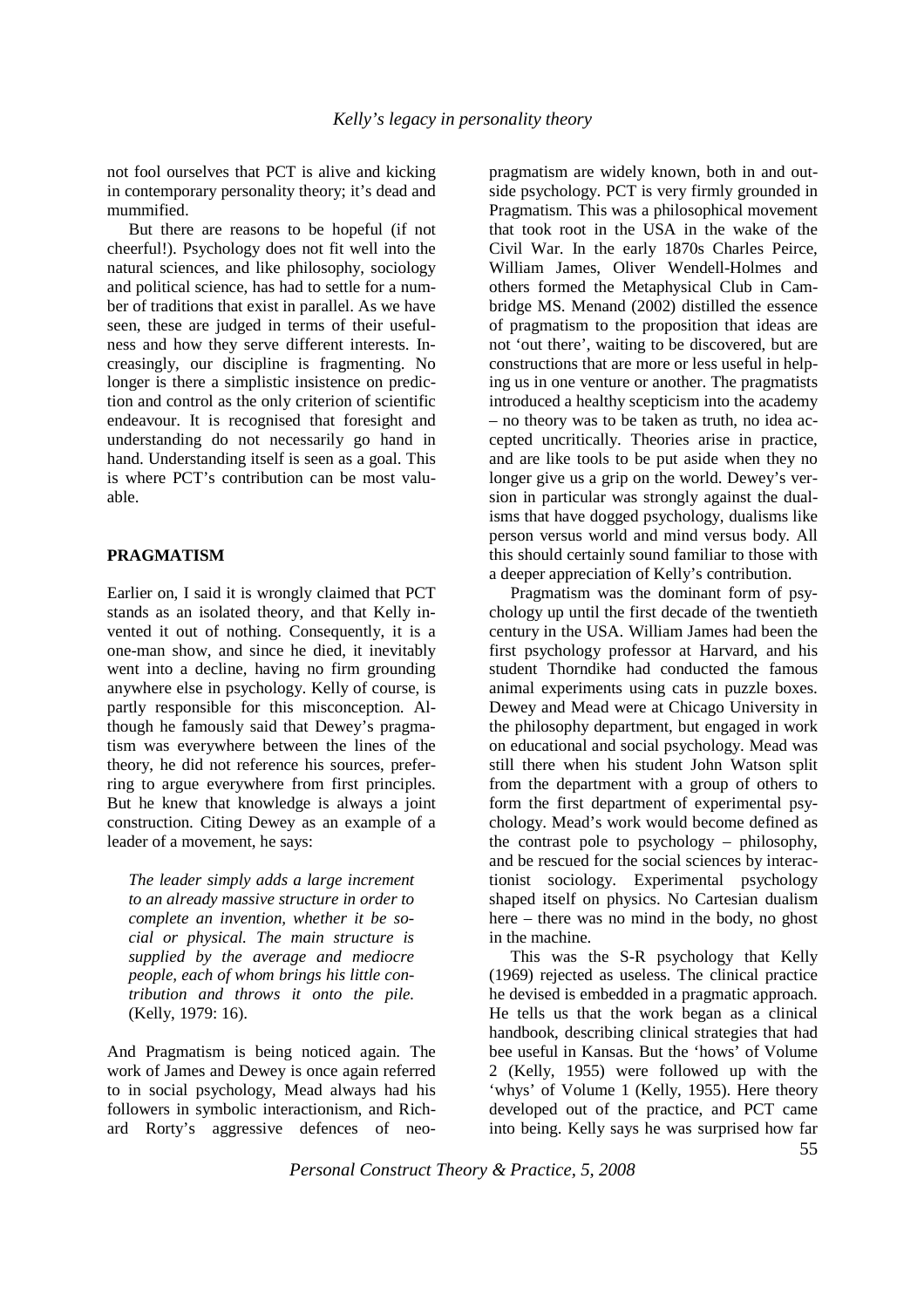practice and theory had strayed from orthodox psychology, and Volume 1 begins with 'an invitation to adventure' without the customary critique of other approaches. Gone are all the landmarks familiar to the psychologist: motivation, learning and reinforcement. There is no separation of behaviour, cognition and affect. Instead, the Fundamental Postulate talks of 'psychological processes'. When emotions are dealt with, there is no reduction to physiology. All this makes PCT strange, even incredible to psychologists today. They see it as a criticism for example, that emotions are not described in physiological terms. And it highlights the second point I made earlier. The so-called integration of biological and psychological levels in contemporary personality theory: it has no pragmatic value. Knowing that parts of the brain are activated in shyness, pleasure or aggression helps us not one jot.

When Kelly proposed that a person's processes are channelized by their constructions, he wasn't denying that these same processes can also be understood physiologically. These are alternative systems of construction. This idea comes from William James' pluralism. James held that the universe holds together, but loosely and provisionally. We have to come at things from different perspectives in order to see what works, what makes sense. An object has properties independent of the observer, but only some of them will appear in any particular relationship. I may see a person as desirable, and this may dominate my perception of her. But this perception does not exhaust her attributes and from a different perspective, say that of an insurance agent, desirability may not feature at all. Kelly's claim was that we can make sense of quite a lot in terms of the way things appear to people, and this is one way in which the theory is phenomenological. Trying to appreciate the world-view of the person, the stories that they put together, is a useful way of making sense of their conduct. Now others might try to do the same job from an evolutionary or a physiological perspective. Fine. But you can't mix these all up – they are different systems of construction. Many psychologists don't seem to understand this. They think that throwing in some brain science furnishes deeper (and sadly, more scientific) explanations.

Pragmatism holds that there are different vocabularies for making sense of the same things – in this case, a person's processes. When we say that seeing different colours is explained by exposure to different wavelengths, we haven't explained anything. This is just the way physicists talk about light. When we say that emotions are caused by brain states or hormones, this is just the biologists' vocabulary for it. Actually, I'm not quite convinced by Kelly's accounts of anxiety, threat and guilt. I think existentialists like Farber (2000) have a better understanding of these emotions. But both Kelly and Farber provide us with proper psychological constructions. Anxiety is not caused by adrenaline and depression is not caused by a reduced level of 5HT in the synapses. These physiological changes may correlate with experience but they are not causal. If anything, in everyday life, the sequence of events will be reversed: the perception of an event as disturbing to my construction of myself may lead to all sorts of physiological churning. Dewey emphasised that we often confuse a sequence of events with causality.

## **Understanding and explanation**

I think it useful here to distinguish between causal explanation and understanding (Butt, 2004). This was a bipolar construct first underlined by Dilthey in the late nineteenth century (and incidentally, Mead studied briefly with Dilthey in Berlin). Dilthey argued that causal explanation is appropriate for the natural sciences but not the human sciences – for example history and law. In causal explanation, we look for cause and effect relationships. So in physics, we can explain motion by identifying the forces acting on an object. A billiard ball moves as it does because of the force exerted on it by a cue, or another ball. Clearly, this is a very simple example, but we can see how the principle applies in more complicated examples where interactions combine to produce a particular effect. Several genes and environmental factors might together contribute to an individual's bodily constitution. Making sense of historical events is different though. We might say that World War 2 was caused by Germany invading Poland, but here we are using the word 'cause' in a loose and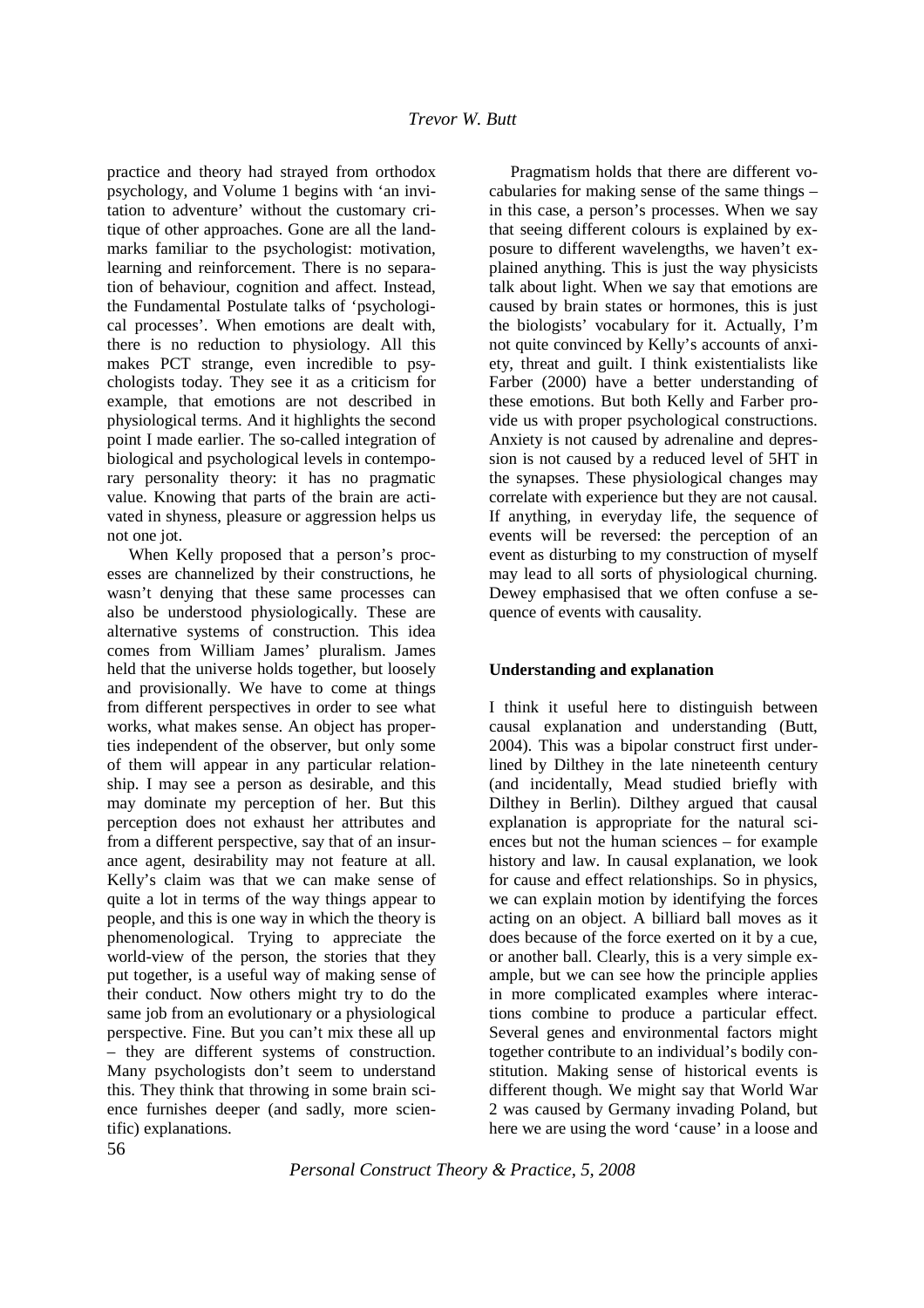different sense. What we mean is that Britain and France's declaration of war is understandable in terms of the German invasion. There is no simple determinism here. The allies might have decided not to carry out their threat, and indeed Nazi Germany had gambled that they would back down, as they had over the invasion of Czechoslovakia. Causal explanations are deterministic, and there is nothing deterministic in human affairs.

Dilthey claimed that understanding is achieved not by looking for causal relations, but by putting events into a context. In this way we see them as part of a whole sequence of events. We note that the invasion of Poland was evidence to Britain and France of Germany's intention to expand beyond its borders, and beyond what it had already claimed as the greater Germany. The significance of this must be understood in terms of nineteenth and early twentieth century history; the issue of the balance of power in Europe. Understanding is based on the *meaning* of events to participants, not on inevitable causal sequences. Literally, it involves 'standing under' what something means to people, trying to appreciate the way in which they make sense of things. There is no inevitability about this, because the same thing has different meanings to different people, and no one is impelled to act in a particular way in response. One can feel threatened, but choose to retaliate, appease, ignore or re-interpret in the face of the threat. In trying to understand, we adopt different perspectives in order to contextualise an event. What is it part of? What does it mean?

It is through looking at how something fits into a larger whole that we understand meaning. And everything may be seen in different and ever-expanding contexts of course. We can see this clearly in the communication that occurs in conversation. We talk of understanding what someone is saying to us, and of interpreting it. We do this by listening to the words, and interpreting meaning by seeing how they form part of a sentence. The sentence is the structure that gives a meaning to the word that we would miss if we just looked it up in a dictionary. So when someone says 'Oh, I'm pleased to see you decided to turn up' we know that 'turn up' has nothing to do with their performing a summersault. 'Turn' is in itself ambiguous, but there is

nothing ambiguous about the way in which it is used here; the context clarifies the meaning. But the actual meaning of the sentence only becomes clear when we can place it in the context what else is happening, and the context of convention and social practice within which this is embedded. So, if we are thirty minutes late for an appointment, we might conclude that what was said was not meant literally. Such an understanding then requires an appreciation of what an appointment is, as well as a grasp of the uses of irony. So understanding involves a to-and-fro cycling between parts and whole to make sense of what is meant. Dilthey referred to this as the hermeneutic circle (hermeneutics being the name given to the art of interpretation). His claim was that the human sciences rest on this sort of method. Understanding people is more like interpreting a text than predicting the movement of particles. PCT is a psychology of understanding. It makes sense of a person's action by contextualising it in terms of a person's constructions. It looks for reasons, not causes. Cognitions don't cause behaviour or emotion. Action (Dewey) / construing (Kelly) comprises all three.

## **Understanding and phenomenology**

Just as pragmatism is now being thought about once again, so, too is understanding. The new interest in interview methods is phenomenologically based. It's about investigating life-worlds, usually in the health field. What's it like, to suffer from irritable bowel syndrome, diabetes or cystic fibrosis? The aim here is not to explain anything causally, but to understand the patient's, victim's or client's point of view. The flaw in a lot of this work is that it assumes that people can reach inside themselves and describe how they feel. PCT's methods seem to me to offer some more interesting ways of helping people reach for expression. The beauty of asking people how two events are alike and so different from a third is that it exercises them. It gets them to think about concrete events that confront them. Exactly how is this person different from that one? Why does he make me feel uncomfortable yet she doesn't? What would have to change exactly in this situation for me to feel less anxious in it? Then the grid is such an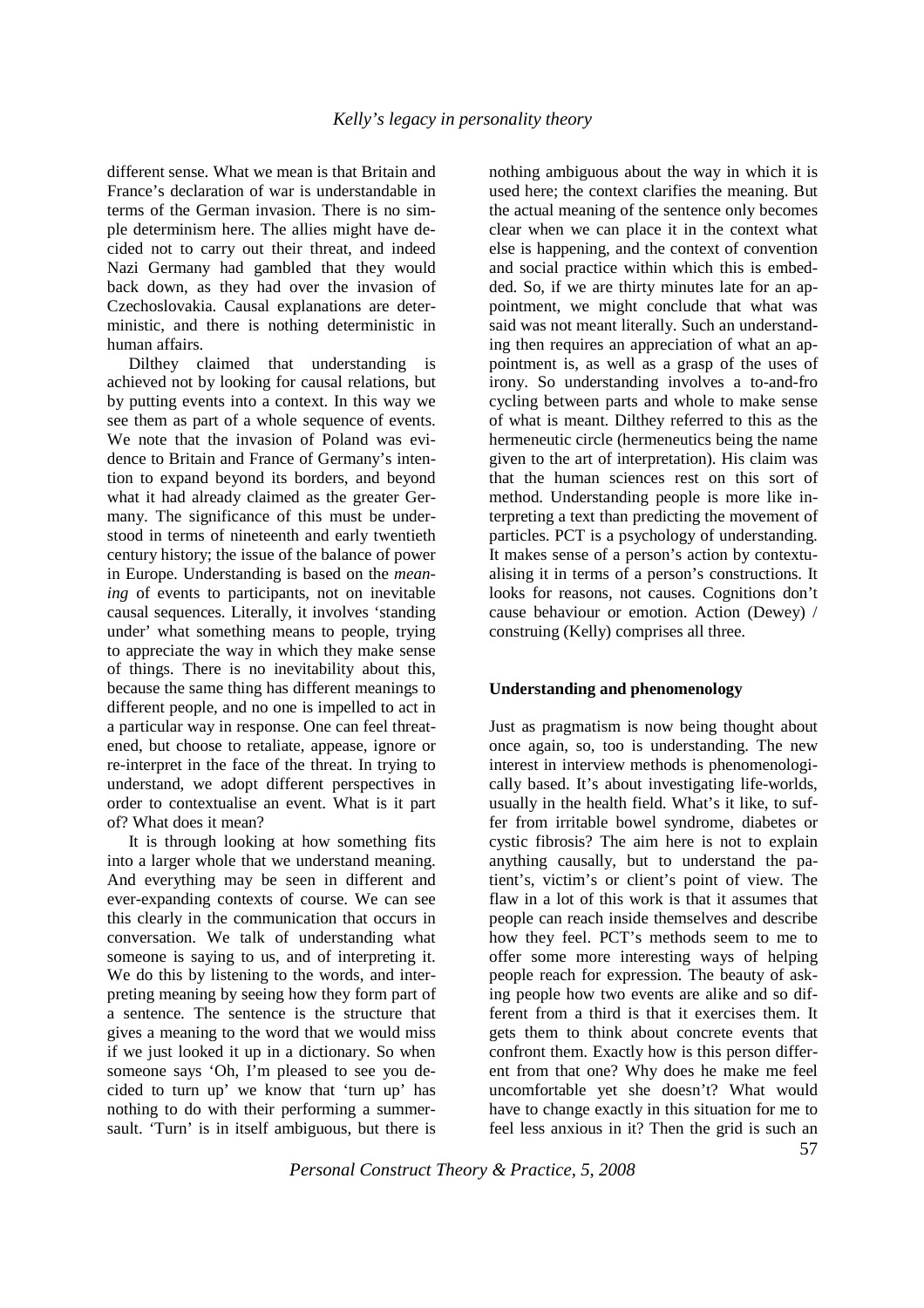excellent way of helping people think. What patterns can the subject see? Does it throw any light on what exactly makes him or her anxious/feel depressed/uneasy etc.

Of course many phenomenologists do not think that PCT is truly a phenomenological approach. But this need not worry us. Research like this is pragmatically based. What helps the patient, client or victim?

## **CONSTRUCTIVISM**

In many ways, constructivism combines both pragmatism and phenomenology. And at its best, it is excellent stimulating stuff. But there is a long, long tail. Much of the work is disappointingly shallow, with no satisfactory literature review or proper grounding in constructivist theory of any stripe. A tangential reference to Kelly 1955 seems often to be the only credential on which many submissions are made to constructivist journals.

Perhaps the future for PCT does lie in the constructivist family. But we should think here of constructivism in its broad usage in the social sciences, not the rather restricted sense sometimes adopted by psychologists. Chiari and Nuzzo's (1996) definition of constructivism is broad. It includes all those approaches that emphasise the relational approach both between the person and other people, and the person and her world in general. It moves our focus from what is going on 'inside' people, as it were, to what goes on between them. Phenomenologists refer to this as the intentional relationship between the person and her world. This is still seen as a radical approach in psychology. But it forms a bridge with the other social sciences. Interpretive and phenomenological approaches in sociology have re-invigorated a critical humanism building on narrative as a key concept. This approach is also based on the pragmatism of Mead and Dewey, and has the same aim: helping people to make sense of both their own lives and those of others.

58 Lots of this work is based on narrative as a key metaphor – the person as story-teller. And this brings us to the Kellian model of the person as scientist. Kelly had been due to take part in symposium at Chicago University on motivation

and emotion in September 1967. It was to be chaired by Theodore Mischel, and to bring together prominent psychologists and philosophers. Sadly, Kelly's death earlier in 1967 prevented him from taking part. But the other participants read each other's work in advance of preparing their papers. Kelly's was commented on favourably by British philosopher R. S. Peters (1969), who liked the 'man the scientist' metaphor because it credited the person with an agency denied them by behaviourism. But, he said, Kelly had not pursued his idea far enough. We can only think 'scientifically' because we are, in this day and age, all initiated into the rules of scientific thinking. The notion would have meant nothing to medieval people; it is only intelligible within a particular tradition. Sarbin (1986) makes a good case that person as author is a more basic metaphor. And stories are embedded in traditions and transmit cultures. They are not merely individual productions. When I began this paper, I looked at psychology as a science and reviewed two stories that are told about it. Perhaps the person as narrator reflects a more basic human potential to story experience in order to make sense of it. The story is a good vehicle for understanding.

Psychologists have adopted the language of the natural sciences, adopting a distance from their subject material. Causal explanation is an example of this, and is a restricted type of understanding that aims at prediction and control. This will do the job nicely, Rorty (1982) says, if we are trying to do something like evaluating artillery fire. The aim of the natural sciences *is* prediction and control. But the aim of the social sciences is not. Their job is to develop a vocabulary for moral reflection and to help people get a better grip on their lives, both collectively and individually. Understanding has a crucial role to play in any civilised society. It now has a place in psychology. And PCT is ideally placed to help provide this.

### **REFERENCES**

Bell, R. C. (2003) The repertory grid technique. In F. Fransella (Ed.) *International handbook of personal construct psychology*. (pp. 95-103) Chichester: Wiley.